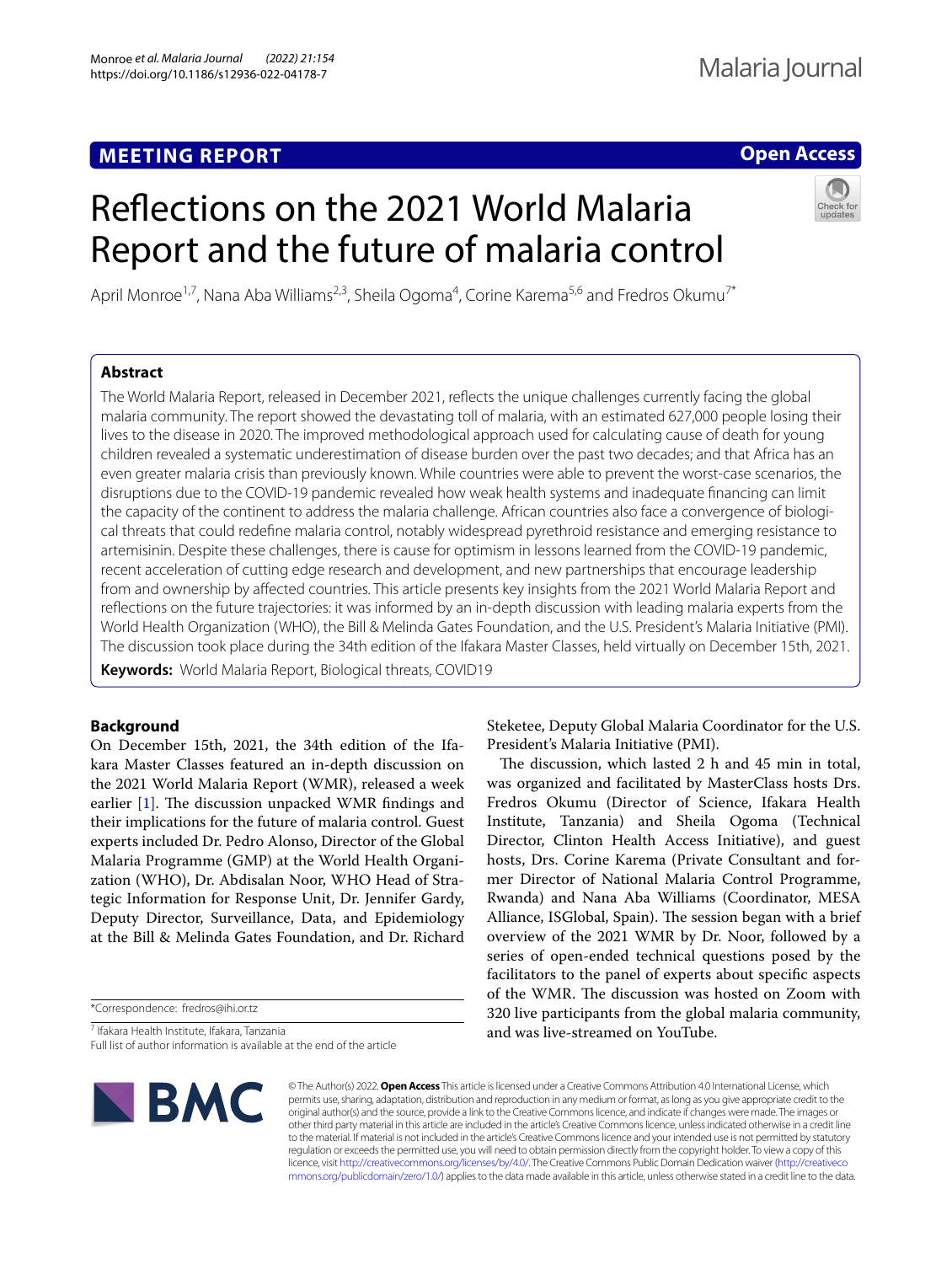A consolidated account of insights and lessons learned from the discussion is presented here. Findings are organized around topics identifed a priori by the Master Class facilitators and key themes that emerged through the discussion.

# **The importance of numbers**

The World Malaria Report, released December 2021, refects the unique challenges facing the global malaria community. The report lays bare the devastating toll of malaria, with an estimated 627,000 people losing their lives to the disease in 2020. The numbers in the report tell two diferent stories for countries nearing elimination and countries experiencing high burden.

*"A growing number of countries with low burden are moving steadily toward elimination, while countries with the highest burden are struggling." –Dr. Noor*

Eleven countries now experience 70% of the world's malaria burden while 47 now report fewer than 10,000 cases per year. Even before the COVID-19 pandemic, gains against malaria were leveling off, leading to the role out of the High burden, High impact response in 2018 [[2\]](#page-4-1).

## **Methodological changes**

A new statistical method is being used by the WHO, which provides more precise cause-of-death estimates for young children for all diseases, including malaria. In the revised approach, the proportion of childhood deaths attributable to malaria was 7.8%, up from previous estimates of  $4.8\%$  [[3](#page-4-2), [4\]](#page-4-3). The revised approach revealed that there had been a higher number of estimated deaths between 2000 and 2020 than previously recognized and a systematic underestimation across the time series. The revisions also suggest that a higher number of malaria cases (totaling 1.7 billion) and deaths (10.6 million) had been averted in the same period.

The WMR has gotten clearer, and the quality improved consistently since it was frst released. However, for most countries, the WHO still relies on modelled estimates derived from verbal autopsies to calculate all-cause mortality and the cause of death fraction for children under-5 to quantify malaria deaths in this age-group before applying a second adjustment to quantify deaths in older children and adults. There is a strong case for improving surveillance as an intervention and investing more heavily in information systems as recommended in the WHO Global Technical Strategy (GTS) 2016–2030 [\[5](#page-4-4)]. These malaria metrics, whether estimates or not, can be powerful advocacy tools and are, therefore, integral for creating compelling narratives of changes over time.

# **Impact of COVID‑19**

In addition to increases due to the methodological changes, the COVID-19 pandemic posed signifcant challenges, and was associated with  $\sim$  47,000 of the  $\sim$  69,000 extra deaths reported in 2020 relative to 2019, [\[1](#page-4-0)]. This includes increases in cases due to disruptions associated with delays in ITN distribution and disruptions in both diagnosis and treatment. Malaria deaths increased by 12% to an estimated 627,000 in 2020, compared to 2019 fgures, with more than two-thirds of the additional 69,000 deaths attributable to COVID19-related service disruptions. While the fgures are worrying, countries and partners have done well to prevent the worst-case scenarios earlier projected by the WHO and partners [[6–](#page-4-5)[8\]](#page-4-6); these models had predicted increases in malaria cases and deaths in Africa of as much as two orders of magnitude.

# **Threats to malaria control in Africa**

A range of challenges from biological threats, to preventing severe disease and death in the most remote areas, to fragile and insufficient malaria funding must be addressed to sustain progress.

*"Te situation remains precarious, particularly in sub-Saharan Africa where burden remains unacceptably high and a convergence of threats pose added challenges to disease control eforts…Without immediate accelerated action, key 2030 targets of the WHO Global Technical Strategy [\[5](#page-4-4)] for malaria will be missed, and additional ground may be lost." –Dr. Noor*

# **Biological threats**

While the epidemiology of malaria in Africa is already more challenging and precarious than elsewhere, the situation is compounded by multiple biological and civil threats. Over 122 million people in 21 malaria-endemic countries needed assistance due to health and humanitarian emergencies in 2020–2021 including Ebola outbreaks, armed conflicts, and flooding. Key biological threats in sub-Saharan Africa include anti-malarial drug resistance in the eastern Africa region  $[9-11]$  $[9-11]$  $[9-11]$ , threats to diagnostics posed by parasite *pfhrp2/3* gene deletions (which can cause false negative diagnostic test results) [[12,](#page-4-9) [13\]](#page-4-10), resistance of malaria vector mosquitoes to public health insecticides [[14,](#page-4-11) [15\]](#page-4-12), and the invasive vector species, *Anopheles stephensi* in the Horn of Africa [[16](#page-4-13)[–18](#page-4-14)]. All these factors threaten to undermine malaria control efforts in ways that are not sufficiently understood.

The WHO is tracking biological threats using the WHO threats map [[19\]](#page-4-15). For *pfhrp2/3* gene deletions,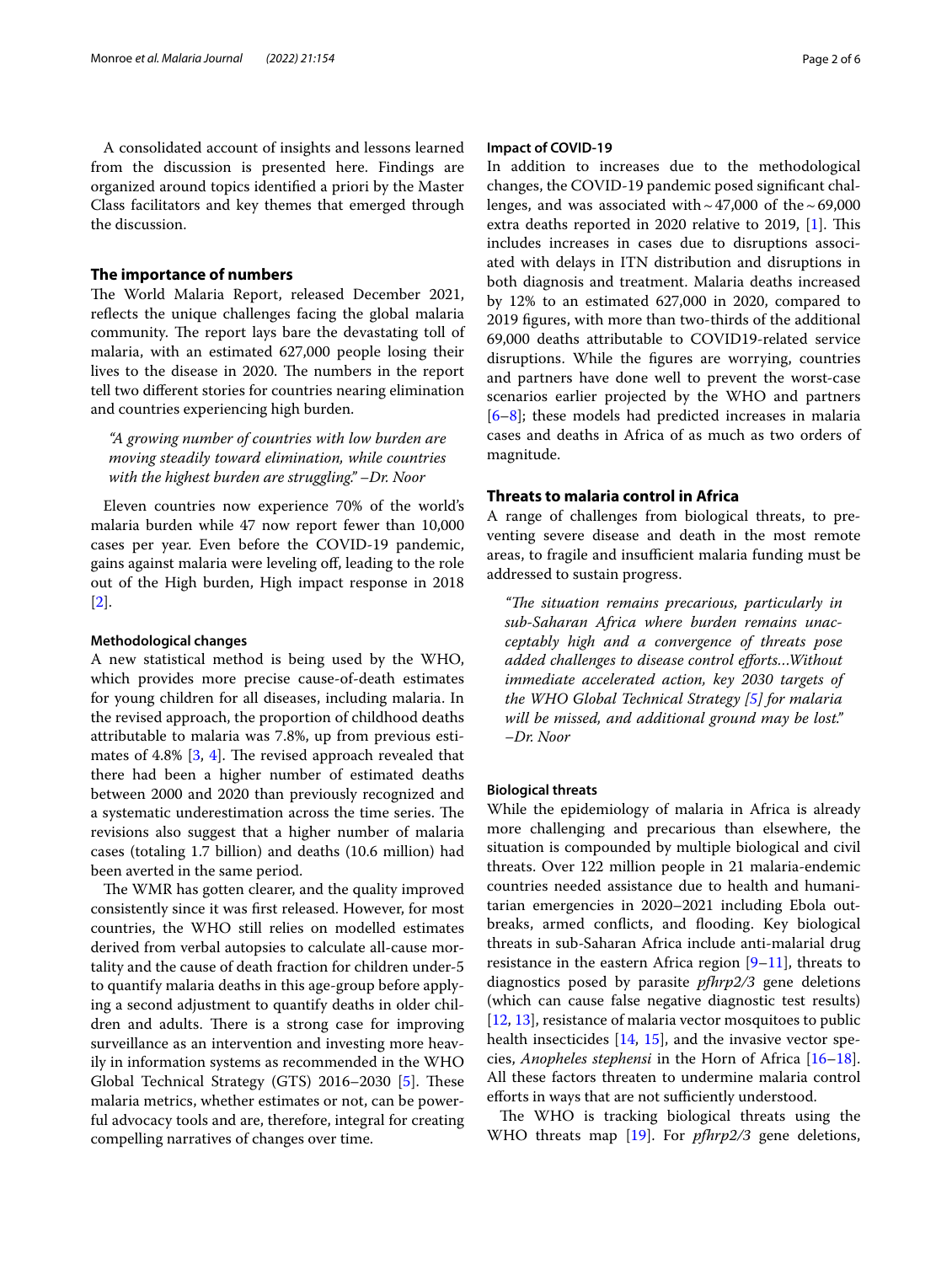there are already new tests, albeit more expensive, which are prequalifed by the WHO that can detect these parasites [[20\]](#page-4-16). Increased investments to improve surveillance of gene deletions is needed and investments in new diagnostics is essential and a cause for optimism. Insecticide resistance remains a signifcant challenge to be addressed decisively—PBO nets are now recommended, and other new generation nets are being evaluated  $[21]$  $[21]$ . The WHO recognizes *A. stephensi* as an efficient malaria vector in urban settings [[22\]](#page-4-18), and afected countries and their neighbours should urgently enhance surveillance and deploy novel tools. Given these threats, malaria stakeholders should be open to examining other potentiallytransformative approaches such as genetically modifed mosquitoes currently in early-stage development [[23,](#page-4-19) [24](#page-4-20)].

Of particular concern is emerging signs of resistance to artemisinin, which is the backbone of current malaria treatment efforts in Africa  $[9-11]$  $[9-11]$  $[9-11]$ . Now confirmed in Uganda [[9\]](#page-4-7) and Rwanda [[10,](#page-4-21) [11\]](#page-4-8), artemisinin resistance, more accurately described as delayed parasite clearance, is emerging de novo in Africa and does not appear to be linked to the resistance in malaria parasites in south-east Asia, where this problem was frst described [[25\]](#page-4-22). Setting up efective surveillance systems is, therefore, critical to closely track this threat in the region.

# **Severe malaria and the last mile**

Combatting severe malaria is paramount for averting malaria deaths and depends on systems that support prompt treatment, referral for severe disease, and a full course of treatment to clear infection. However, the most severe malaria cases and deaths are often concentrated in areas where health systems are weakest, where prevention practices are most inadequate, and care workers least trained. Efective community-based approaches, particularly training and appropriately compensating community health workers will be key to reaching the unreached and preventing severe disease.

*"…Tis is a Catch 22… if we try to build our health systems to reach the people furthest out, and at the greatest risk, using our least trained, least supplied workers, the system is then going to have to deal with severe malaria because we weren't able to prevent it in the frst place...the question is, how do we take the community outreach, and community health workers on the periphery, and make sure they're sufficient in scale, have the right skills, and that they are adequately supervised and supplied?" –Dr. Steketee*

# **Funding gap**

A consistent feature of global malaria programmes is that less than half of the necessary annual budget is actually available. A total of \$3.3 billion was invested in 2020, compared to target of \$6.8 billion. Moreover, to reach global targets, investments will need to increase by more than three times by  $2030$  to  $10.3$  billion per year. The current system relies on just a small number of major funders and budget needs are unlikely to be met even if these few sources increase their contributions. Further, the relative investment of countries has not increased despite economic growth.

*"When you think about what's stalled, population growth has not stalled, and that will continue, what's stalled is the money. We've been working on efficiencies but there are limits to what we can achieve with efficiency alone." -Dr. Steketee* 

# **The future of malaria control**

The malaria situation cannot be effectively tackled using current practices, highlighting the need for a more transformational approach, tailored to diferent epidemiological contexts. A drastic change in mindset is needed around the disease and its complexities.

*"It has not sunk in that we need to do something drastically diferent. It is a mindset problem, we need to show greater fexibility, and understand we are facing a very complex problem…malaria is a problem to be solved, not simply a task to be performed." –Dr. Alonso*

#### **Lessons learned from the COVID‑19 pandemic**

There are important opportunities to learn from the COVID-19 pandemic. The pandemic brought the global malaria community together in a way not previously seen, to ensure a bufer against service delivery disruptions.

*"It was really heartening to see that when there's an emergency, we can work efectively across stakeholders to mount an efective response. COVID19 responses have also demonstrated to Ministries of Health that data matters – high-quality real-time data matters." –Dr. Gardy*

The pandemic has also shown that molecular data can provide important information on current and evolving trends over time, and that mathematical models can be valuable for exploring diferent intervention scenarios, an approach that is now also being utilized in the WHObacked High burden, High impact response [[2\]](#page-4-1). Perhaps most promising has been lessons learned from the development of the COVID-19 vaccine.

*"...We've seen that things like a massive investment in de-risking multiple aspects of the vaccine production*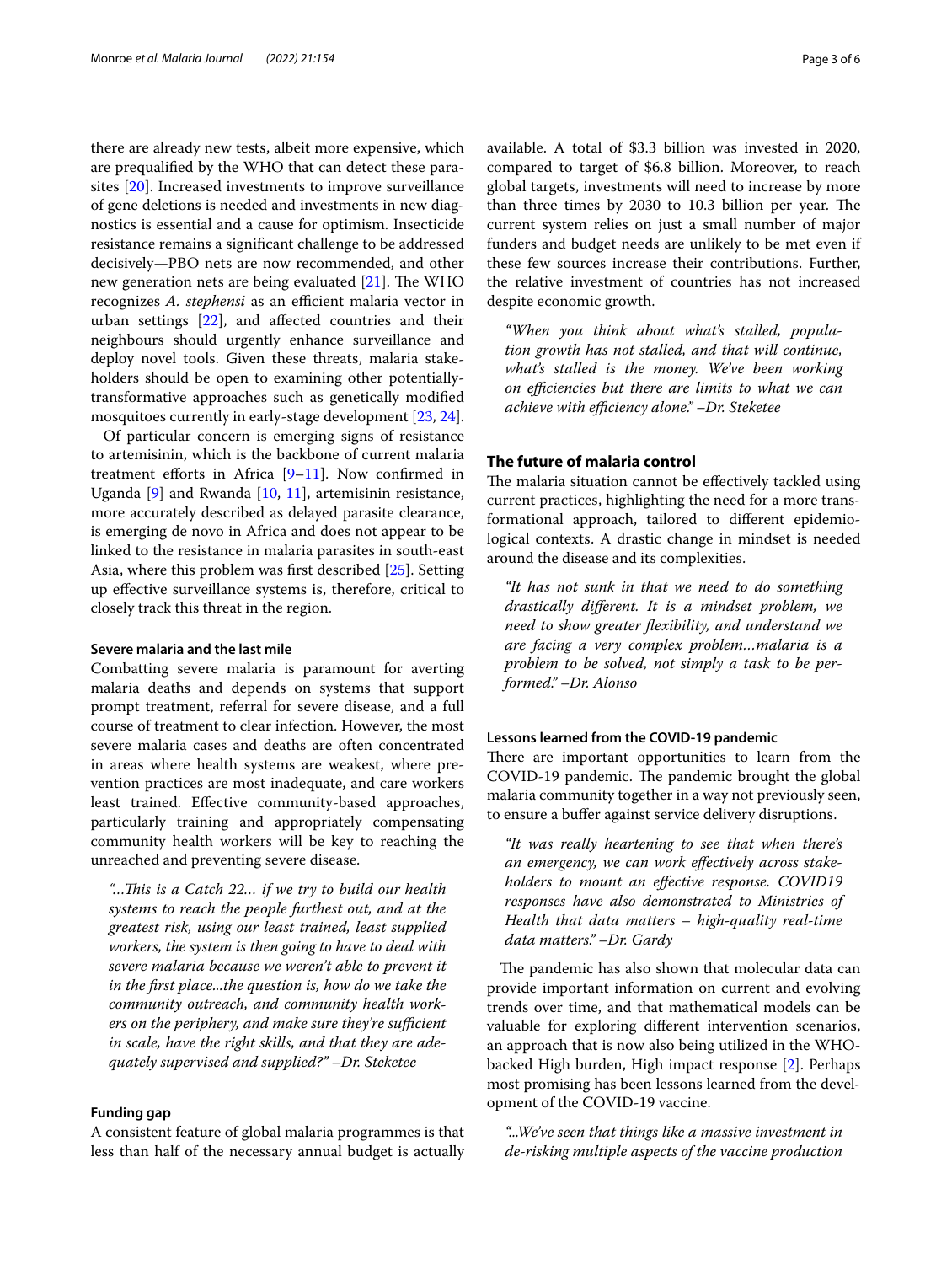*pipeline meant that you could very quickly get new products authorized, under Emergency Use Authorizations, and then eventually under full approval for use. We also saw the culmination of decades of work on mRNA vaccines…it's working better than what we could have imagined. To hear that there's now an mRNA pipeline for malaria vaccines is very exciting." –Dr. Gardy*

Innovative fnancing mechanisms will be needed moving forward to ensure sufficient and sustained funding. Resource mobilization seen during the COVID-19 pandemic shows when can be done when a disease is viewed as a global threat.

*"COVID-19 may provide an opportunity – when countries in the global north have felt threatened there's no limit to the money they spend – building on this momentum is a great opportunity to put the health agenda up front. Strengthening health systems is a key issue in the fght against malaria, it may not be considered malaria money, but is key to getting the commodities out." –Dr. Alonso*

# **RTS,S malaria vaccine**

In 2021, the RTS,S malaria vaccine became the frst to be approved for widespread use; and the only vaccine currently available for any human malaria parasites. The vaccine is now recommended for children living in areas with moderate to high *Plasmodium falciparum* transmission. In addition to the modest efficacy demonstrated in earlier clinical trials [[26,](#page-4-23) [27](#page-4-24)] and results of a consensus modelling programme [[28\]](#page-4-25), data from a WHO-backed pilot study in three countries, Kenya, Ghana and Malawi, suggest that the vaccine is feasible to deliver, safe and has a signifcant public health impact [\[29\]](#page-5-0). When provided in the context of both the expanded programme of childhood immunizations and other malaria control efforts, the vaccine increases access to prevention for vulnerable children—for instance reaching two thirds of children not protected by insecticide-treated nets (ITNs)—and is cost efective in areas with moderate to high transmission. The vaccine programme has already reached more than 900,000 children in three countries and generated among the most robust evidence for a malaria control tool ever.

It will be critical to think comprehensively about malaria control, including the vaccine, to ensure contextappropriate packages of interventions.

*"…Putting one tool against another is really unhelpful, it's bad public health…We have an armamentarium, we have a set of tools, and we need to look at what's best in a particular circumstance…." –Dr.* 

# *Alonso*

During the evaluation of RTS, Sthere was a strong partnership between African scientists, the WHO, and several other players working jointly. For example, the Phase III trials were done in 11 diferent sites across nine African countries [\[26,](#page-4-23) [27\]](#page-4-24), and the mathematical modelling done to support fnal decision-making had been conducted jointly by four diferent research groups [\[28](#page-4-25)]. There is an important opportunity to leverage benefits of such united approaches to improve outcomes for other technologies and malaria control programmes.

*"RTS,S forces the malaria community to work with other departments of the ministry of health that are the custodians of the delivery platforms, such as EPI. Therefore, an added benefit of RTS,S is that it will force the malaria community to come out from a siloed space." –Dr. Alonso*

Working across disease portfolios can also maximize efficiencies in health systems.

*"The more we can figure out how to work together on delivery platforms, the more we can see benefts across the board and use the limited (funding) envelope more efectively." –Dr. Gardy*

#### **Toward a unifed vision and country‑led decision‑making**

Finally, the future of malaria control will require moving toward country-led, unifed visions and funding strategies. This includes ensuring evidence-based decisions and centering afected countries in those decisions.

*"If a country has the data to show an area would beneft from a ffth round of seasonal malaria chemoprevention, who is anyone on this planet to tell them no? We need to break those attitudes, the lack of empowerment to countries, that lack of evidencebased decision making – only then will we be able to make progress." –Dr. Alonso*

There must also be a more coordinated response from diferent partners working within countries and a united strategy. This includes movement toward a single national strategic plan, that is costed properly and against which the investments from inside and outside of the country are aligned to achieve the agreed programme goals.

*"Let's get everyone at the table with one single plan, costed, that we all help develop and that we can all invest in. Tis is truly a partnership." –Dr. Steketee*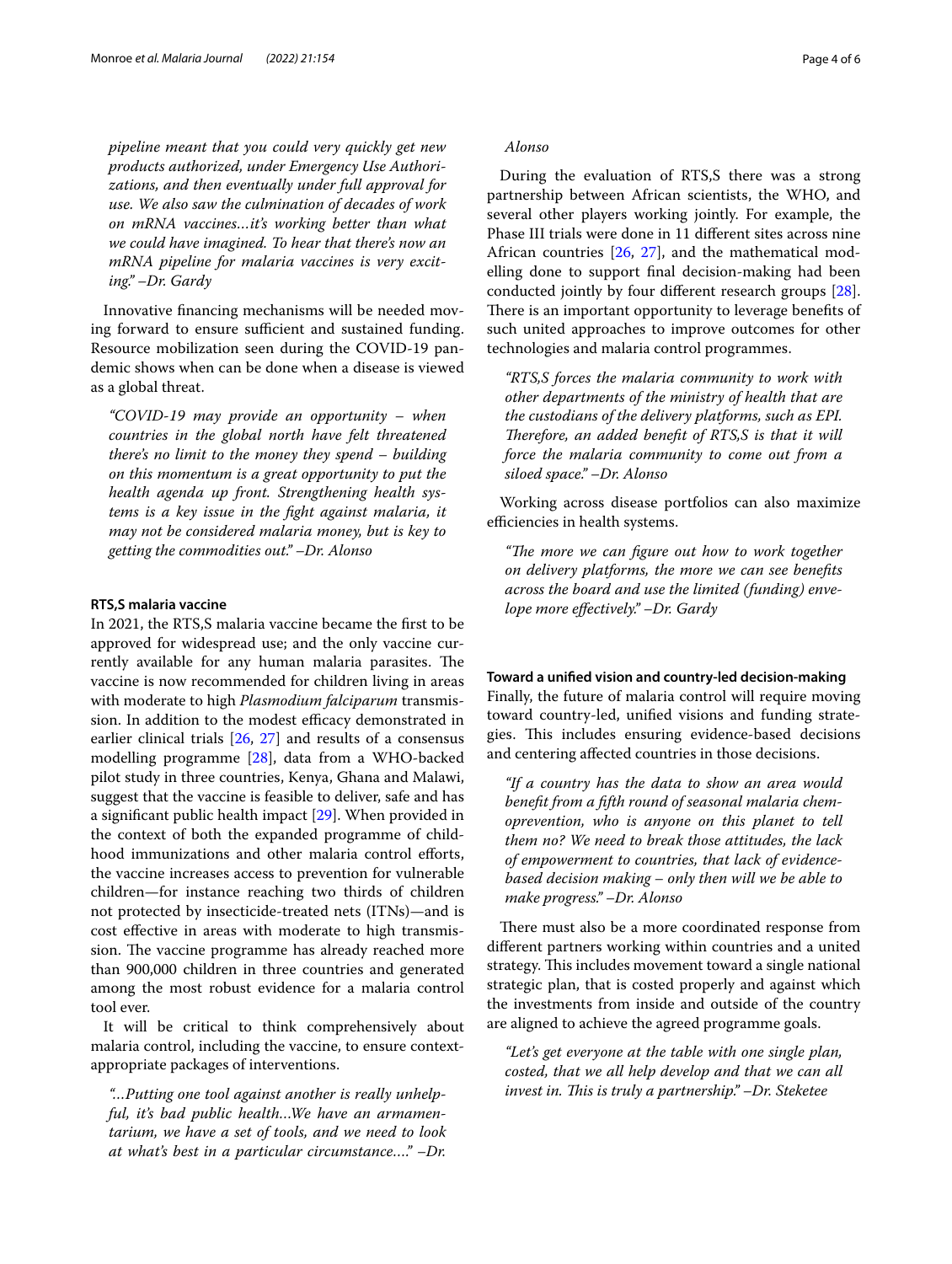# **Conclusion**

The global malaria community is at an inflection point; progress has levelled off and multiple threats confront countries already hardest hit by the disease. A shift in mindset is urgently needed with truly innovative and collaborative approaches to malaria control. Refecting on the 2021 WMR and its implications for the future, there is a critical opportunity to take-up lessons learned from the COVID-19 pandemic, including what is possible when the world comes together towards a common goal. Cutting edge research and development, as was seen in recent vaccine development, and improved surveillance, can pave the way to more transformational approaches. Finally, and most importantly, the future of malaria control must be led by afected countries, with unifed and coordinated support from donors and partners.

#### **Acknowledgements**

We acknowledge all participants for their engagement and for the additional questions raised during the masterclass. We also acknowledge the participants for reviewing the fnal manuscript and approving it for publication.

#### **Author contributions**

AM and FO drafted the manuscript. NAW, SO and CK reviewed and contributed to the draft. All authors read and approved the fnal manuscript.

#### **Funding**

There was no funding for this work.

#### **Data availability**

Not applicable.

# **Declarations**

#### **Competing interests**

The authors declare that they have no competing interests.

#### **Author details**

<sup>1</sup> Johns Hopkins Center for Communication Programs, Baltimore, USA. <sup>2</sup>MESA Alliance, Barcelona Institute for Global Health (ISGlobal), Barcelona, Spain. 3 <sup>3</sup> Barcelona Institute for Global Health (ISGlobal), Hospital Clínic-Universitat de Barcelona, Barcelona, Spain. <sup>4</sup> Clinton Health Access Initiative, Boston, USA.<br><sup>5</sup> Quality and Equity Healthcare, Kigali, Rwanda, <sup>6</sup>Swiss Tropical & Rublic Health Quality and Equity Healthcare, Kigali, Rwanda. <sup>6</sup>Swiss Tropical & Public Health Institute, Basel, Switzerland. <sup>7</sup>lfakara Health Institute, Ifakara, Tanzania.

#### Published online: 27 May 2022

#### **References**

- <span id="page-4-0"></span>1. WHO. World malaria report. Geneva: World Health Organization; 2021.
- <span id="page-4-1"></span>2. WHO. High burden to high impact: a targeted malaria response. Geneva: World Health Organization; 2018.
- <span id="page-4-2"></span>3. Perin J, Mulick A, Yeung D, Villavicencio F, Lopez G, Strong K, et al. Global, regional, and national causes of under-5 mortality in 2000–19: an updated systematic analysis with implications for the sustainable development goals. Lancet Child Adolesc Health. 2021;6:106–15.
- <span id="page-4-3"></span>4. WHO. Meeting report of the WHO evidence review group on malaria burden estimation methods. Geneva: World Health Organization; 2018.
- <span id="page-4-4"></span>5. WHO. Global technical strategy for malaria 2016–2030. Geneva: World Health Organization; 2015.
- <span id="page-4-5"></span>6. WHO. The potential impact of health service disruptions on the burden of malaria: a modelling analysis for countries in sub-Saharan Africa. Geneva: World Health Organization; 2020.
- 7. Sherrard-Smith E, Hogan AB, Hamlet A, Watson OJ, Whittaker C, Winskill P, et al. The potential public health consequences of COVID-19 on malaria in Africa. Nat Med. 2020;26:1411–6.
- <span id="page-4-6"></span>8. Weiss DJ, Bertozzi-Villa A, Rumisha SF, Amratia P, Arambepola R, Battle KE, et al. Indirect effects of the COVID-19 pandemic on malaria intervention coverage, morbidity, and mortality in Africa: a geospatial modelling analysis. Lancet Infect Dis. 2021;21:59–69.
- <span id="page-4-7"></span>9. Balikagala B, Fukuda N, Ikeda M, Katuro OT, Tachibana S, Yamauchi M, et al. Evidence of artemisinin-resistant malaria in Africa. N Engl J Med. 2021;385:1163–71.
- <span id="page-4-21"></span>10. Uwimana A, Legrand E, Stokes BH, Ndikumana JM, Warsame M, Umulisa N, et al. Emergence and clonal expansion of in vitro artemisinin-resistant *Plasmodium falciparum* kelch13 R561H mutant parasites in Rwanda. Nat Med. 2020;26:1602–8.
- <span id="page-4-8"></span>11. Uwimana A, Umulisa N, Venkatesan M, Svigel SS, Zhou Z, Munyaneza T, et al. Association of *Plasmodium falciparum* kelch13 R561H genotypes with delayed parasite clearance in Rwanda: an open-label, single-arm, multicentre, therapeutic efficacy study. Lancet Infect Dis. 2021;21:1120-8.
- <span id="page-4-9"></span>12. Feleke SM, Reichert EN, Mohammed H, Brhane BG, Mekete K, Mamo H, et al. *Plasmodium falciparum* is evolving to escape malaria rapid diagnostic tests in Ethiopia. Nat Microbiol. 2021;6:1289–99.
- <span id="page-4-10"></span>13. Alemayehu GS, Blackburn K, Lopez K, Dieng CC, Lo E, Janies D, et al. Detection of high prevalence of Plasmodium falciparum histidine-rich protein 2/3 gene deletions in Assosa zone, Ethiopia: implication for malaria diagnosis. Malar J. 2021;20:109.
- <span id="page-4-11"></span>14. Hancock PA, Hendriks CJM, Tangena J, Gibson H, Hemingway J, Coleman M, et al. Mapping trends in insecticide resistance phenotypes in African malaria vectors. PLoS Biol. 2020;18: e3000633.
- <span id="page-4-12"></span>15. Hemingway J. Resistance: a problem without an easy solution. Pestic Biochem Physiol. 2018;151:73–5.
- <span id="page-4-13"></span>16. Ahmed A, Khogali R, Elnour MB, Nakao R, Salim B. Emergence of the invasive malaria vector *Anopheles stephensi* in Khartoum state central Sudan. Parasit Vectors. 2021;14:511.
- 17. Sinka M, Pironon S, Massey NC, Longbottom J, Hemingway J, Moyes CL, et al. A new malaria vector in Africa: predicting the expansion range of *Anopheles stephensi* and identifying the urban populations at risk. Proc Natl Acad Sci USA. 2020;117:24900–8.
- <span id="page-4-14"></span>18. Takken W, Lindsay S. Increased threat of urban malaria from *Anopheles stephensi* mosquitoes Africa. Emerg Infect Dis. 2019;25:1431–3.
- <span id="page-4-15"></span>19. WHO. Malaria threats map: Tracking biological challenges to malaria control and elimination. Geneva, World Health Organization, 2021 [cited 2022 January 2022]; Available from: [https://apps.who.int/malaria/maps/](https://apps.who.int/malaria/maps/threats/) [threats/?](https://apps.who.int/malaria/maps/threats/)
- <span id="page-4-16"></span>20. WHO. Prequalifed In Vitro diagnostics. Geneva, World Health Organization, 2022 [cited 2022 January]; Available from: [https://extranet.who.int/](https://extranet.who.int/pqweb/vitro-diagnostics/vitro-diagnostics-lists) [pqweb/vitro-diagnostics/vitro-diagnostics-lists](https://extranet.who.int/pqweb/vitro-diagnostics/vitro-diagnostics-lists).
- <span id="page-4-17"></span>21. WHO. Prequalifcation vector control: Prequalifed lists of vector control products. Geneva, World Health Organization, 2021 [cited 2021 March]; Available from: [https://extranet.who.int/pqweb/vector-control-products.](https://extranet.who.int/pqweb/vector-control-products)
- <span id="page-4-18"></span>22. WHO. Vector alert: Anopheles stephensi invasion and spread: Horn of Africa, the Republic of the Sudan and surrounding geographical areas, and Sri Lanka: information note. Geneva: World Health Organization; 2019.
- <span id="page-4-19"></span>23. Gantz VM, Jasinskiene N, Tatarenkova O, Fazekas A, Macias VM, Bier E, et al. Highly efficient Cas9-mediated gene drive for population modification of the malaria vector mosquito *Anopheles stephensi*. Proc Natl Acad Sci USA. 2015;112:E6736–43.
- <span id="page-4-20"></span>24. Nolan T. Control of malaria-transmitting mosquitoes using gene drives. Philos Trans R Soc B. 2021;376:20190803.
- <span id="page-4-22"></span>25. Dondorp AM, Nosten F, Yi P, Das D, Phyo AP, Tarning J, et al. Artemisinin resistance in *Plasmodium falciparum* malaria. N Engl J Med. 2009;361:455–67.
- <span id="page-4-23"></span>26. RTSS Clinical Trials Partnership. First results of phase 3 trial of RTS, S/AS01 malaria vaccine in African children. N Engl J Med. 2011;365:1863–75.
- <span id="page-4-24"></span>27. RTSS Clinical Trials Partnership. Efficacy and safety of the RTS, S/AS01 malaria vaccine during 18 months after vaccination: a phase 3 randomized, controlled trial in children and young infants at 11 African sites. PLoS Med. 2014;11: e1001685.
- <span id="page-4-25"></span>28. Penny MA, Verity R, Bever CA, Sauboin C, Galactionova K, Flasche S, et al. Public health impact and cost-efectiveness of the RTS, S/AS01 malaria